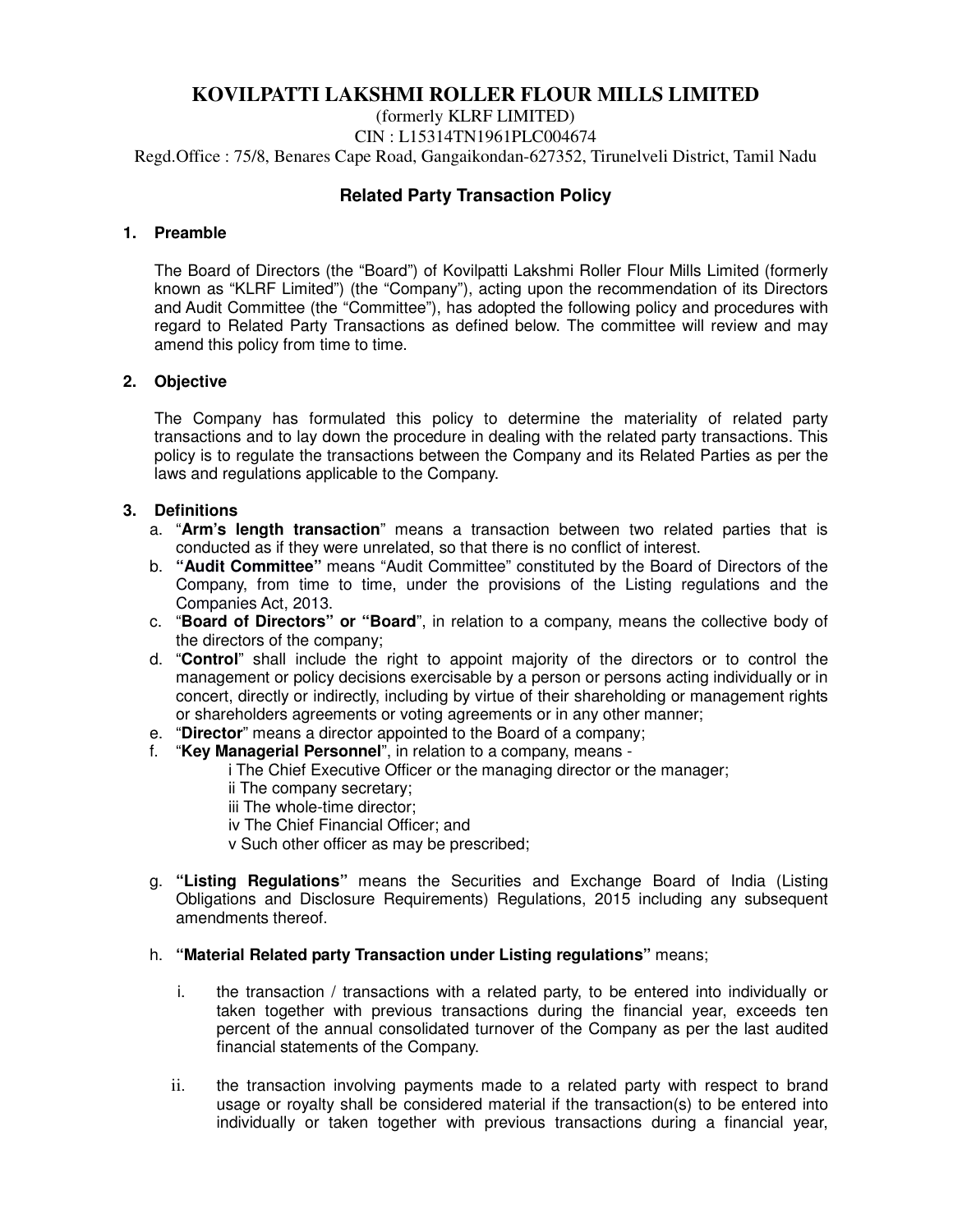exceed two percent of the annual consolidated turnover of the Company as per the last audited financial statements of the Company.

- i. **"Material Related party Transaction under Companies Act"** means the transaction / transactions with the related party, to be entered into individually or taken together with previous transactions during the financial year, -
	- A. As contracts or arrangements with respect to clauses (a) to (e) of sub-section (1) of section 188 of the Companies Act 2013, falling under one or more of the criteria mentioned below:
		- a) Sale, purchase or supply of any goods or materials, directly or through appointment of agent amounting to ten per cent or more of the turnover of the Company or Rupees One Hundred Crores, whichever is lower, as mentioned in clause (a) and clause (e) respectively of sub-section (1) of section 188;
		- b) Selling or otherwise disposing of or buying property of any kind, directly or through appointment of agent, amounting to ten per cent or more of net worth of the Company or Rupees One Hundred Crores, whichever is lower, as mentioned in clause (b) and clause (e) respectively of sub-section (1) of section 188;
		- c) Leasing of property of any kind amounting to ten per cent or more of the net worth of the Company or ten percent or more of turnover of the Company or Rupees One Hundred Crores, whichever is lower, as mentioned in clause (c) of sub-section (1) of section 188;
		- d) Availing or rendering of any services, directly or through appointment of agent, amounting to ten per cent or more of the turnover of the Company or Rupees Fifty Crores, whichever is lower, as mentioned in clause (d) and clause (e) respectively of subsection (1) of section 188:
	- B. Is for appointment to any office or place of profit in the Company, its subsidiary Company or associate Company at a monthly remuneration exceeding Rupees Two and Half Lakhs as mentioned in clause (f) of sub-section (1) of section 188: or
	- C. Is for remuneration for underwriting the subscription of any securities or derivatives thereof, of the Company exceeding one per cent, of the net worth as mentioned in clause (g) of sub section (1) of section 188.

The Turnover or Net Worth referred in the above definition shall be computed on the basis of the Audited Financial Statement of the preceding financial year.

- j. "**Related Party Transaction**" means any transaction directly or indirectly between the Company and any Related Party which is a transfer of resources, services or obligations between a Company and a related party, regardless of whether a price is charged.
- k. "**Related party**", with reference to a company, means
	- i. A director or his relative;
	- ii. A key managerial personnel or his relative;
	- iii. A firm, in which a director, manager or his relative is a partner;
	- iv. A private company in which a director or manager or his relative is a member or director;
	- v. A public company in which a director or manager is a director and holds along with his relatives, more than two per cent. of its paid-up share capital;
	- vi. Any body corporate whose Board of Directors, managing director or manager is accustomed to act in accordance with the advice, directions or instructions of a director or manager;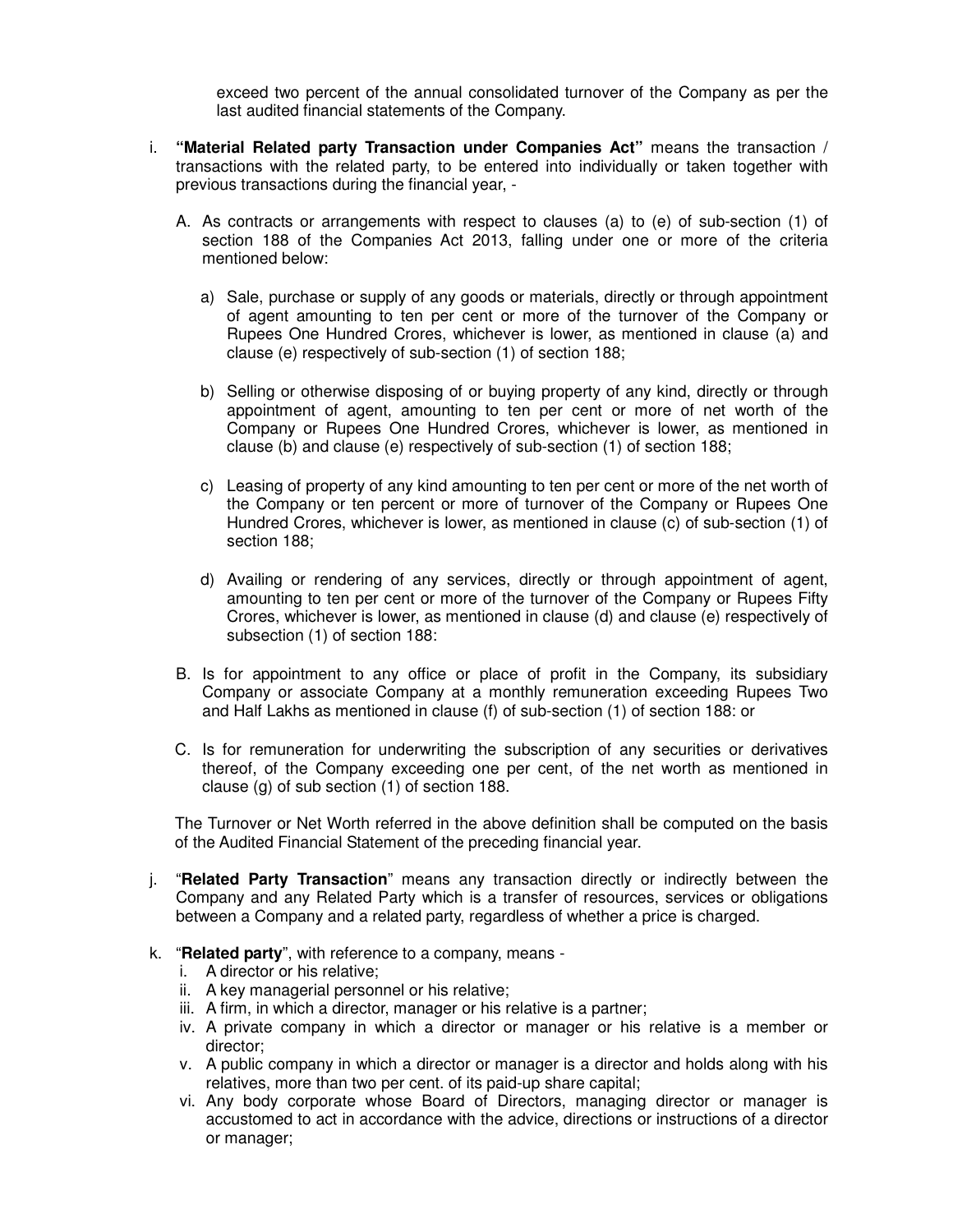vii. Any person on whose advice, directions or instructions a director or manager is accustomed to act:

Provided that nothing in sub-clauses (vi) and (vii) shall apply to the advice, directions or instructions given in a professional capacity;

viii. Any company which is - i. a holding, subsidiary or an associate company of such company; or ii. a subsidiary of a holding company to which it is also a subsidiary; or iii. an investing company or the venturer of the company; (Explanation: "Investing Company or the venturer of a company" means a body

corporate whose investment in the company would result in the company becoming an associate company of the body corporate.

- ix. Any person or entity belonging to the promoter or promoter group of the listed entity and holding 20% or more of shareholding in the listed entity;
- x. Such other person as may be prescribed;
- l. "**Relative**", with reference to any person, means any one who is related to another, if
	- a) they are members of a Hindu Undivided Family;
	- b) they are husband and wife; or
	- c) one person is related to the other in such manner as may be prescribed;
- m. **"Policy"** means this Related Party Transactions Policy.

# **4. Policy**

# **4.1 Identification of Potential Related Party Transactions**

Each director and Key Managerial Personnel (KMP) is responsible for providing notice to the Board or the Audit Committee of the list of related parties as covered under Section 2(76) of the Companies Act, 2013 as well as under the applicable Accounting Standards. This list of related parties shall be updated on an annual basis and further changes informed as soon as possible.

Each director as well as KMP shall inform in advance to the Company of any potential Related Party Transaction involving him or her or his or her Relative, including any additional information about the transaction that the Board/Audit Committee may reasonably request. Board/Audit Committee will determine whether the transaction does, in fact, constitute a Related Party Transaction requiring compliance with this Policy.

#### **4.2 Approval**

# **Overall framework of Approval for Related Party Transactions**

#### **Level 1 - Audit committee Approval**

All Related Party Transactions shall be referred to Audit Committee for prior approval

#### **Omnibus Approval**

The Audit Committee shall take into account following considerations while granting omnibus approval for RPTs, of repetitive nature:

- Criteria specified by the Audit Committee under Rule 6A of the Companies (Meetings of Board & Its Powers) Rules, 2014 and Regulation 23 of SEBI (LODR) Regulations, 2015 (as amended) after approval of the Board;
- Nature of relationship with the related party;
- Nature, material terms and conditions, monetary values and particulars of the contract or arrangement;
- Maximum value of transactions, in aggregate, which can be allowed under the omnibus route in a year;
- Maximum value per transaction which can be allowed;
- Method and manner of determining the pricing and other commercial terms;
- Justification for need of omnibus approval;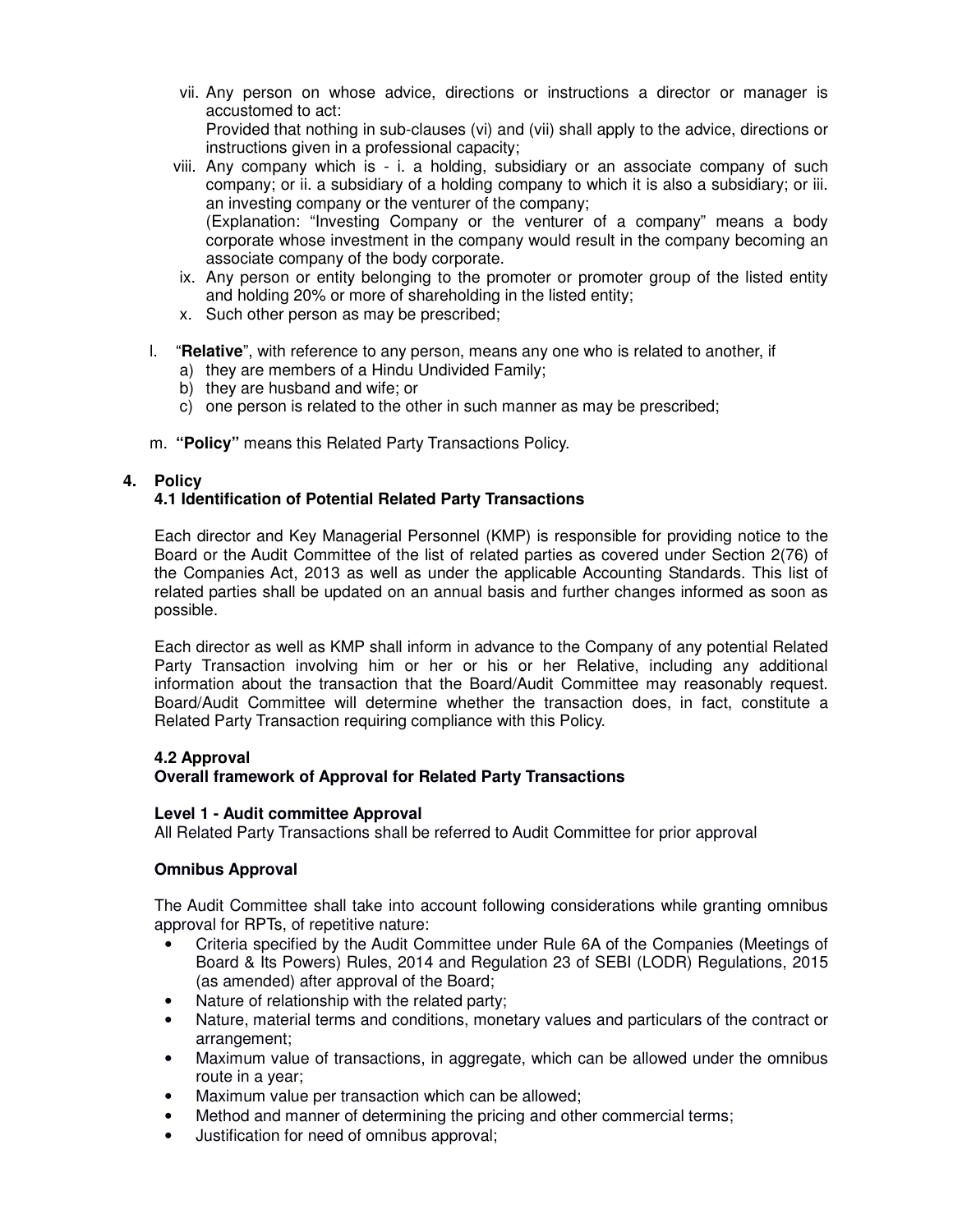- Whether the transaction is at arm's length and in ordinary course of business; and
- Any other information relevant or important to take a decision on the proposed transaction.

The Audit Committee shall grant such omnibus approval every financial year for the related party transactions. Further, the Committee may also grant omnibus approval for the related party transactions of unforeseen nature not exceeding Rupees One Crore.

The Audit Committee shall review on a quarterly basis the details of related party transactions entered into by the Company pursuant to omnibus approval.

# **Threshold Limits**

Pursuant to the amended Regulation 23 of Listing Regulations, the threshold limits for entering into Transactions with a related party for each financial year is as mentioned hereunder:

| SI.<br>No.       | <b>Criteria</b>                                                                                                                        | <b>Threshold Limit</b>                                                                                                                                 |
|------------------|----------------------------------------------------------------------------------------------------------------------------------------|--------------------------------------------------------------------------------------------------------------------------------------------------------|
|                  | Maximum value of transaction, in<br>aggregate, for a related party, which can<br>be allowed under the omnibus route in a<br>vear       | Aggregate value shall not exceed 10% of<br>the annual consolidated turnover as per<br>the last audited financial statements of the<br>Company.         |
| $\overline{2}$ . | Maximum value of transaction involving<br>payments, in aggregate, made to a<br>related party with respect to brand usage<br>or royalty | Aggregate value shall not exceed two<br>percent of the annual consolidated<br>turnover as per the last audited financial<br>statements of the Company. |

 $\triangleright$  Transactions which exceeds the threshold limits as mentioned in point 1 and point 2 of the above table shall require the approval of the Shareholders.

# **Level 2 - Board Approval**

All such Related Party Transactions shall be considered and approved by the Board

# **Level 3 - Shareholder's Approval**

- i. All Material Related Party Transactions under the listing regulations shall require approval of the shareholders through a resolution and no related party shall vote to approve such transactions. However such approval is not required for transactions entered into between a holding company and its wholly owned subsidiary whose accounts are consolidated with such holding company and placed before the shareholders at the general meeting for approval.
- ii. All Material Related Party Transaction, with the related parties which are not in the Ordinary Course of Business and at Arms' Length Basis shall also require the approval of the shareholders through a resolution and no related party shall vote to approve such transactions.

The following Related Party Transactions shall not require approval of Audit Committee or Board or Shareholders:

- i. Any transaction that involves the providing of compensation to a director or Key Managerial Personnel in connection with his or her duties to the Company or any of its subsidiaries or associates, including the reimbursement of reasonable business and travel expenses incurred in the ordinary course of business.
- ii. Any transaction in which the Related Party's interest arises solely from ownership of securities issued by the Company and all holders of such securities receive the same benefits pro rata as the Related Party.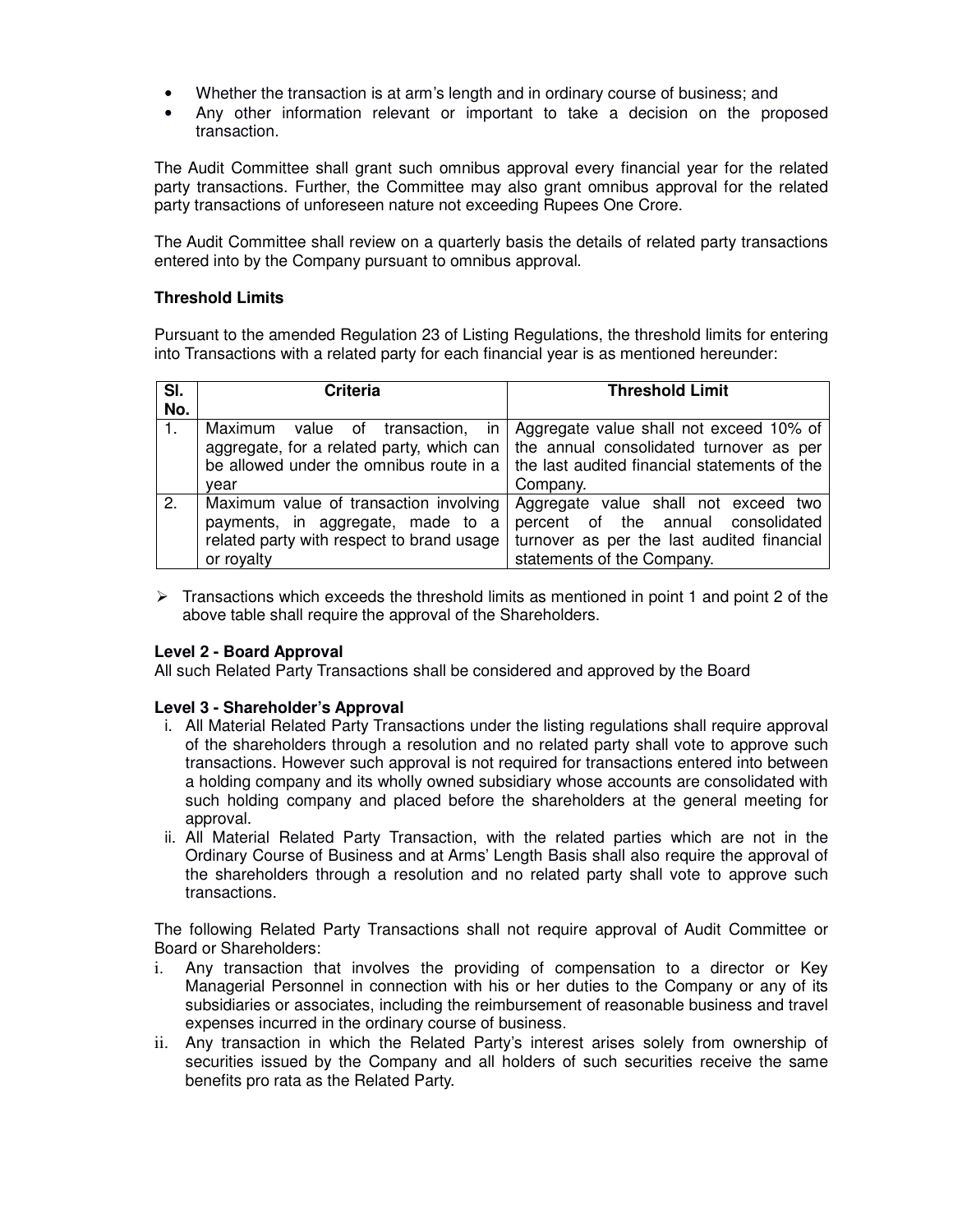# **4.3 Procedures for Review and Approval of Related Party Transactions**

- i. Every Related Party Transactions shall be subject to the prior approval of the Audit Committee whether at a meeting or by resolution by way of circulation.
- ii. To review a Related Party Transaction, the Committee will be provided with all relevant material information of the Related Party Transaction, including the terms of the transaction, the business purpose of the transaction, the benefits to the Company and to the Related Party, and any other relevant matters.
- iii. If the Committee determines a transaction as a Related Party Transaction then it is taken to the Board, then the Board shall consider and approve the Related Party Transaction at a meeting and the considerations set forth above shall apply to the Board's review and approval of the matter, with such modification as may be necessary or appropriate under the circumstances.
- iv. If prior approval of the Audit Committee / Board / general meeting for entering into a Related Party Transaction is not feasible, then the Related Party Transaction shall be ratified by the Audit Committee and the Board / general meeting, if required, within 3 months of entering in the Related Party Transaction.
- v. No director or Key Managerial Personnel shall participate in any discussion or approval of a Related Party Transaction for which he or she is a Related Party, except that the director / Key Managerial Personnel shall provide all material information concerning the Related Party Transaction to the Audit Committee/ Board.
- vi. The Audit Committee, shall review at least on a quarterly basis, the details of RTPs entered into by the Company.

# **4.4 Identification of Potential Related Party Transactions**

- i. Each director/Key Managerial Personnel is responsible for providing written notice to the Compliance Officer of any potential Related Party Transaction involving him or her or his or her relatives, including any additional information about the transaction that the Compliance Officer may reasonably request. The Compliance Officer in consultation with other members of management and with the Audit Committee, as appropriate, will determine whether the transaction does, in fact, constitute a Related Party Transaction requiring compliance with this Policy.
- ii. Every director/ Key Managerial Personnel of the Company who is in any way, whether directly or indirectly, concerned or interested in a contract or arrangement or proposed contract or arrangement entered into or to be entered into shall disclose the nature of his concern or interest at the meeting of the Board in which the contract or arrangement is discussed and shall not participate in or exercise influence over any such meeting.
- iii. Where any director/ Key Managerial Personnel, who is not so concerned or interested at the time of entering into such contract or arrangement, he shall, if he becomes concerned or interested after the contract or arrangement is entered into, disclose his concern or interest forthwith when he becomes concerned or interested or at the first meeting of Board held after he becomes so concerned or interested.
- iv. A contract or arrangement entered into by the company without disclosure or with participation by a Director / Key Managerial Personnel who is concerned or interested in any way, directly or indirectly, in the contract or arrangement, shall be voidable at the option of the Company.
- v. The Company strongly prefers to receive such notice of any potential Related Party Transaction well in advance so that the Compliance Officer has adequate time to obtain and review information about the proposed transaction and other matter incidental thereto and to refer it to the appropriate approval authority. Ratification of a Related Party Transaction after its commencement or even its completion may be appropriate in some circumstances.